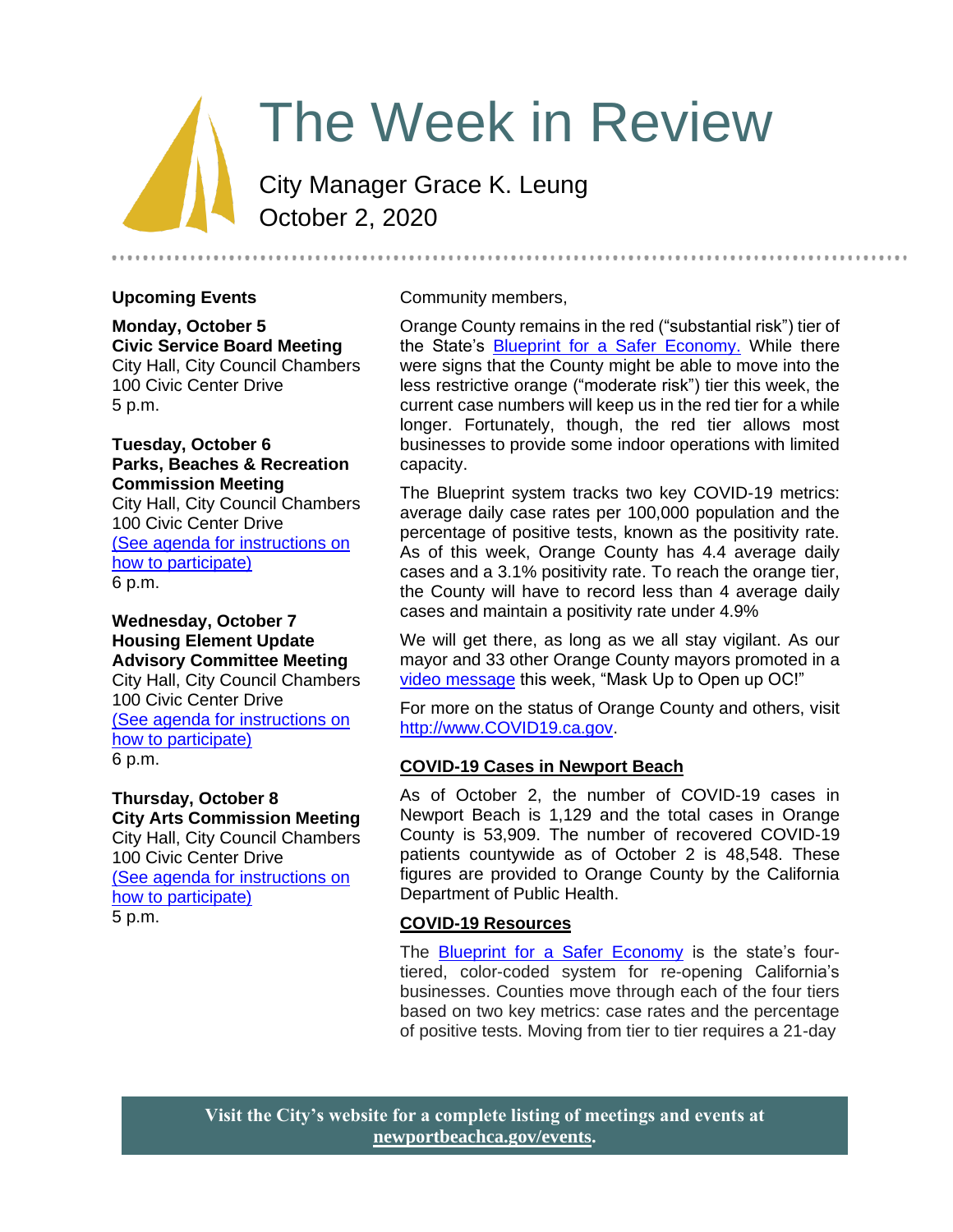wait time and counties will be required to meet the metrics for the next tier for two weeks in a row.

The County of Orange COVID-19 data and information can be found at [https://occovid19.ochealthinfo.com/coronavirus-in-oc.](https://occovid19.ochealthinfo.com/coronavirus-in-oc) The County of Orange Healthcare Agency's COVID-19 Hotline can be reached at (714) 834-2000, or by email at, [Eteam@ochca.com.](mailto:Eteam@ochca.com) County staff monitors the hotline and email box and answers questions about industry reopening and activity resumption, current guidance and more.

The County maintains a list of FDA-approved testing sites for County residents at <https://occovid19.ochealthinfo.com/covid-19-testing-and-screening> for testing information. The SOS Health Center in Newport Beach is an approved community testing site. Call (949) 270-2100 for an appointment.

The State's "COVID-19 Employer Playbook" includes guidance for workplace safety, best practices for an outbreak, testing information for employees, and more. The document, [available](https://files.covid19.ca.gov/pdf/employer-playbook-for-safe-reopening--en.pdf)  [at this link,](https://files.covid19.ca.gov/pdf/employer-playbook-for-safe-reopening--en.pdf) provides useful information for business and industry to slow the transmission of COVID-19 and prepare for cases among employees.

Please visit [newportbeachca.gov/covid19](https://www.newportbeachca.gov/how-do-i/find/disaster-preparedness-information/disease-outbreak/-fsiteid-1) for City news and web resources, including information about the federal, state, and county resources available to help [small businesses](https://www.newportbeachca.gov/government/departments/city-manager/economic-development/small-business-support) and [workers](https://www.newportbeachca.gov/government/departments/city-manager/economic-development/support-for-employees) that have been financially impacted. You can also follow the City on [Facebook,](https://www.facebook.com/pg/CityofNewportBeach) [Twitter](https://twitter.com/newportbeachgov) and [Instagram,](https://www.instagram.com/cityofnewportbeach/) and look for alerts from our City staff on [Nextdoor.](https://nextdoor.com/agency/city-of-newport-beach/?i=ltdytbjdbdkntfqttgcm)

## **City Hall Will Reopen to the Public on Monday, October 5**

City Hall will reopen to the public on Monday, Oct. 5, with mandatory face covering and social distancing requirements. City Hall will be open from 7:30 a.m. to 5:30 p.m., Monday through Thursday and from 7:30 a.m. to 4:30 p.m. on Fridays.

The City Hall reopening follows the successful Sept. 21 reopening of the Central Library. In the next few weeks, community centers will reopen for classes and the Oasis fitness center will reopen with reduced capacities and enhanced COVID-19 protocols. (Community centers will remain closed for event rentals).

Since June, building permit application and plan check customers have used designated drop boxes outside City Hall. Beginning Monday, those services will be handled indoors.

The public is still encouraged to utilize phone, email and web services whenever possible to limit exposure as Orange County moves toward expanded indoor operations. City Council and commission meetings will continue to be streamed live. The public can comment live by phone and/or by email on specific agenda items.

## **Short-Term Rental Complaint Hotline Now Live**

Residents of Newport Beach have a new way to resolve complaints and non-emergency issues related to short-term rental housing: A live answering service available 24 hours a day, every day. The service can be reached at 949-718-3443.

Answering service operators will communicate complaints to the property owner or a designee as soon as they are received. The service will also help the City track the volume and types of shortterm rental issues that impact neighborhoods.

Residents are encouraged to call the answering service for any non-emergency issue that occurs on a short-term rental property, such as loud parties, noise, parking, trash concerns, and occupancy limit violations. All emergency calls should still be placed to 911.

Under new regulations adopted by the City Council in July, short-term rental operators are required to provide a local contact person, either the property owner or a designee, who can immediately respond to complaints.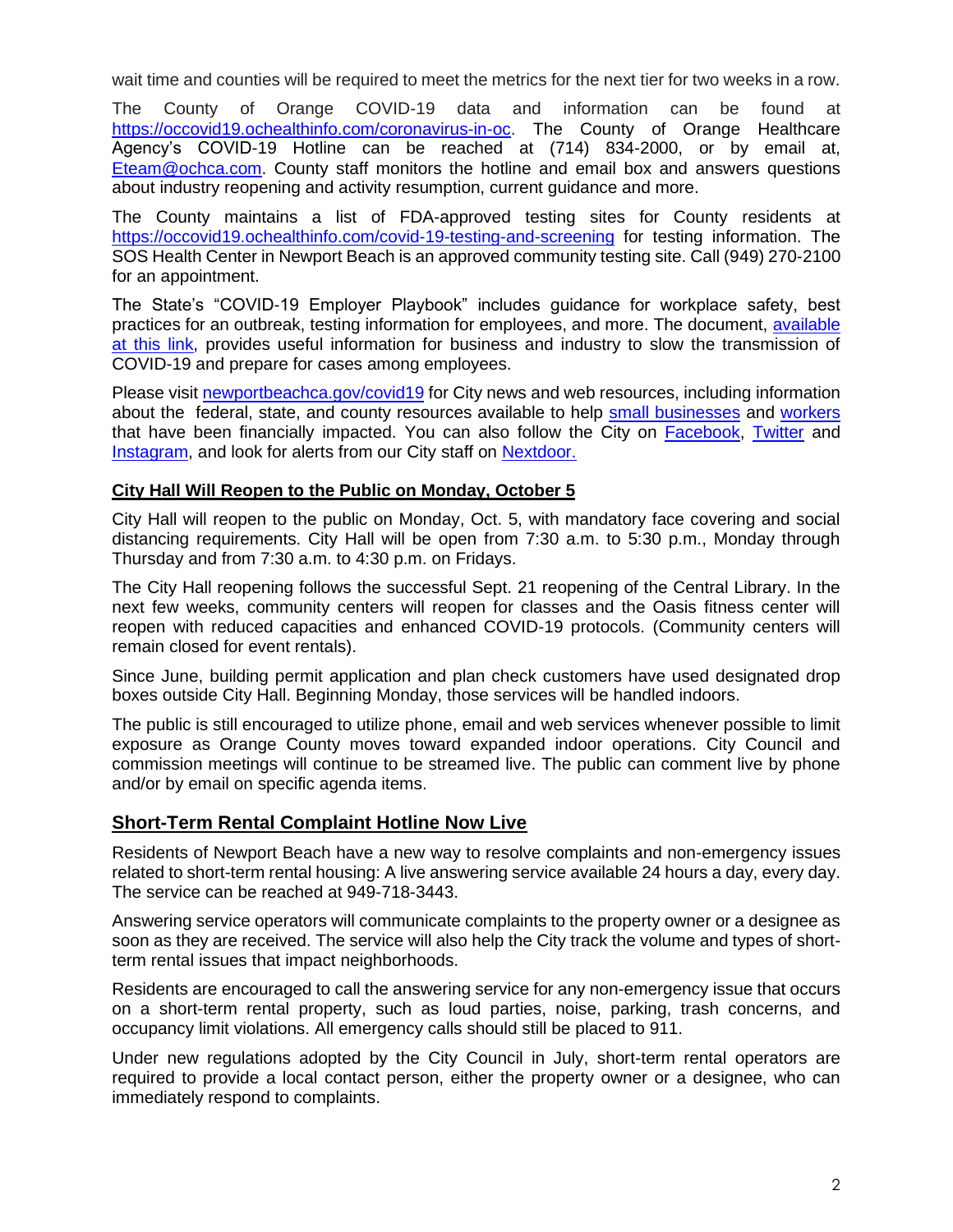When calls are placed to the answering service, operators will then call the local contact person, who is required to respond to the complaint within 30 minutes. However, if the local contact person cannot be reached, the answering service operators will contact the Newport Beach Police Department for disturbance, noise and parking issues, and Code Enforcement for all other matters.

The answering service is part of a package of short-term rental reforms approved by the City Council in recent months. These include a prohibition on rentals to anyone under 21 years of age, occupancy limits that align with building and fire codes, and a requirement that property owners list their permit numbers in all advertising. The new regulations were prompted by a growth in short-term rental housing in recent years through websites such as Airbnb, and a subsequent increase in community impacts.

Property owners with questions about the service are encouraged to call the City of Newport Beach's Revenue Division at 949-719-1997, or e-mail [lodging@newportbeachca.gov.](mailto:lodging@newportbeachca.gov) For more, please visit the [City's short-term rental information page.](https://www.newportbeachca.gov/government/departments/finance/revenue-division/short-term-rentals)

## **Housing Element Update Advisory Committee (HEUAC) Meeting Next Week on October 7**

On Wednesday, October 7, 2020, at 6 p.m., the City's Housing Element Update Advisory Committee (HEAUC) will hold a meeting in the City Council Chambers. With a packed agenda, the HEUAC is anticipated to do the following:

- Hear updates from the Site Subcommittees, Outreach Subcommittee and Affordable Housing Subcommittee, as appropriate.
- Discuss the approach for engaging the public and property owners of sites that may be included on the Housing Opportunity Sites Inventory.
- Receive an overview of the overall outreach plan for the Housing Element and Circulation Element updates, including upcoming workshop dates for both elements.
- Review the City's appeal letter of its final draft regional housing needs assessment (RHNA) allocation.
- Hear about new requirements in State Housing Element Law related to affordable housing and how that translates into the sites inventory. Discuss how compliance may be achieved.

The agenda for this meeting will be posted online [here.](https://www.newportbeachca.gov/Pln/Housing_Element_Update_Advisory_Committee/current_agenda.pdf) This is only the beginning of a longstanding update process. The public is welcomed and encouraged to participate either in person or remotely.

The HEUAC is scheduled to meet the first and third Wednesdays of each month on an as-needed basis. For more information on the HEUAC, please check out its webpage [here.](https://www.newportbeachca.gov/government/data-hub/agendas-minutes/housing-element-update-advisory-committee) You can also check out [www.newporttogether.com](http://www.newporttogether.com/) to help stay informed.

## **Treasury Report**

The August 2020 Treasury Report is available on the City's website at: [www.newportbeachca.gov/treasury.](http://www.newportbeachca.gov/treasury)

As of August, the City's portfolio totaled just over \$288 million. Approximately \$73 million of the portfolio was invested in very liquid investments available for day-to-day operations and major construction expenditures.

The short-term portfolio (\$210 million) had a weighted average effective maturity of 1.81 years. The trailing twelve months' total return was 3.69%. Our benchmark for the same period, the ICE BofA 1-3 Year Treasury index, returned 3.43%. The income yield on the portfolio, a better measure of income earned from the portfolio, was 2.19%.

### **Sculpture Photo Contest**

To encourage the public awareness of the Sculpture Exhibition in Civic Center Park, the City Arts Commission is sponsoring a photography contest. Visitors to the sculpture garden are asked to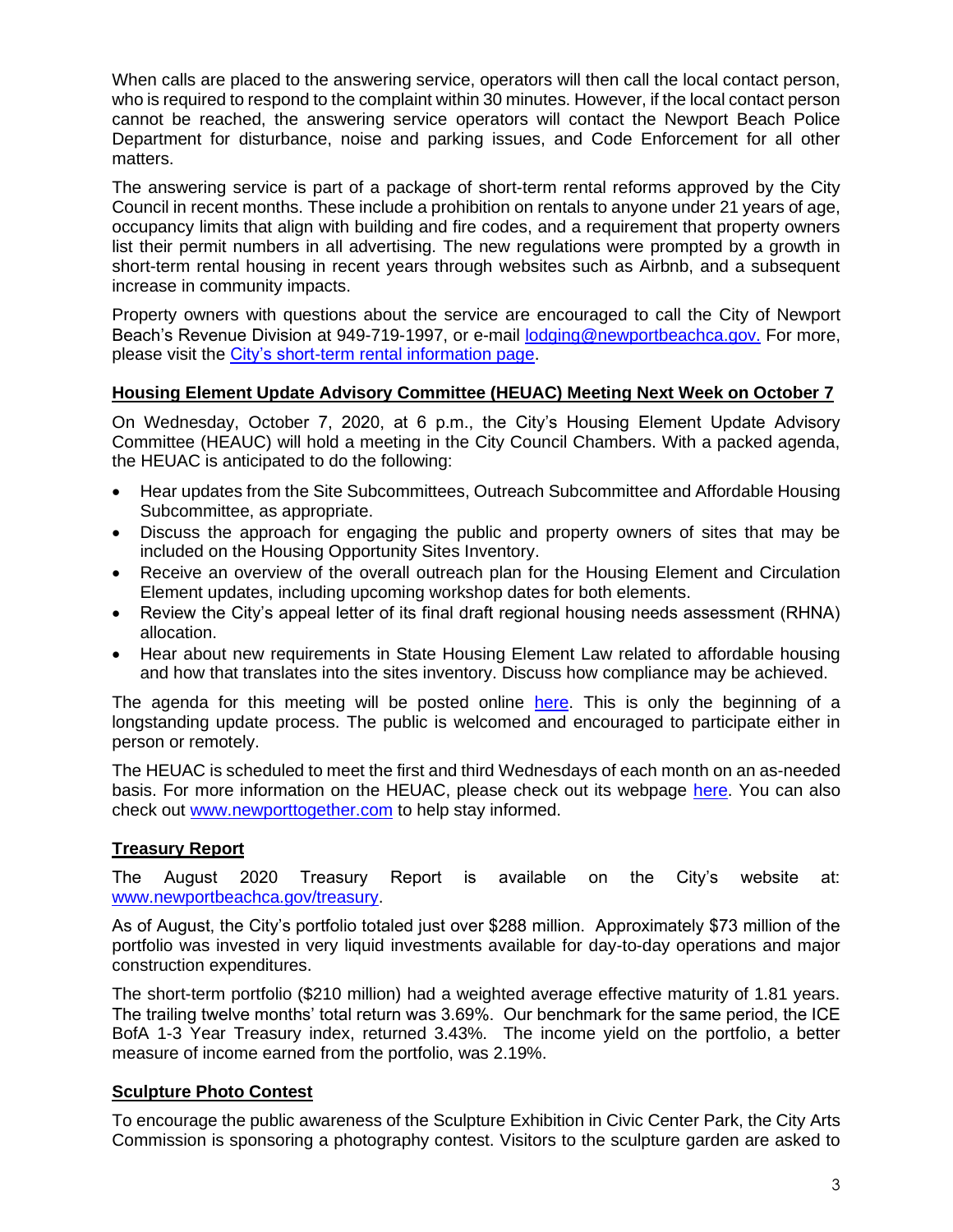submit photographs of the works on display. Winners will be selected by the City Arts Commission.

**Entry Guidelines**: please visit

[https://www.newportbeachca.gov/government/departments/library-services/cultural-arts/photo](https://www.newportbeachca.gov/government/departments/library-services/cultural-arts/photo-contest)[contest.](https://www.newportbeachca.gov/government/departments/library-services/cultural-arts/photo-contest)

**How to Enter**: Enter the contest by submitting photos to [arts@newportbeachca.gov](mailto:arts@newportbeachca.gov) with the subject line, "photo contest". Cultural Arts will accept submissions from **Thursday, October 1, 2020 through Tuesday, December 1, 2020**.

## **Newport Beach Park Annual Playground Project**

As of September 25, 2020, the annual playground project was substantially completed. This year's project rehabilitated playgrounds at Bob Henry, Mariners and Newport Shores Parks. The work included repairing and replacing play equipment/components, rubber surfacing and play sand. The community can now enjoy these facilities… safely, of course.

## **Fun is Back, Be Safe!**

The State of California Department of Public Health released guidance on Outdoor Playgrounds and Recreation Facilities on September 28<sup>th</sup>. Playgrounds are open with protocols in place, here are the basics:

- Wear a mask
- Maintain social distancing
- Wash hands before and after use

See attached playground flyer with full listing of protocols which is posted at all of our Playgrounds Citywide.

### **Homelessness Update**

Addressing homelessness continues to be a priority in the City's ongoing COVID-19 response, working closely with contractor City Net and regional partners throughout the county and state. Recently, people in Newport Beach experiencing homelessness have been placed in motels through Project Roomkey, a state initiative to provide shelter during COVID-19. Newport Beach staff and City Net staff are collaborating with the Illumination Foundation, a local non-profit agency working with the state to facilitate Project Roomkey.

Success Stories

- Throughout the month of September, 17 military veterans and their families have been housed through the County's Coordinated Entry System. The Coordinated Entry System manages a roster of eligible veterans and works with service providers, such as City Net, to match veterans with housing opportunities. Most of the veterans were placed into the new Placentia Veterans Village, which offers 50 units of permanent, supportive housing with on-site resident services.
- Three people were placed in motels through Project Roomkey after experiencing homelessness in Newport Beach.
- City Net referred a man staying by the Newport Transportation Center to the Anaheim Emergency Shelter, operated by the Salvation Army Orange County.
- Two people in Newport Beach experiencing homelessness were enrolled into City Net services, and one of them was referred to Project Roomkey for shelter. City Net staff completed Vulnerability Index Intake Assessments for each. The assessments are used to screen clients to determine proper placement in the County's Continuum of Care system. Some assessment factors include age, health issues, and length of time being unsheltered. Case managers will follow up with the clients to provide housing assessments and prepare documentation for housing.